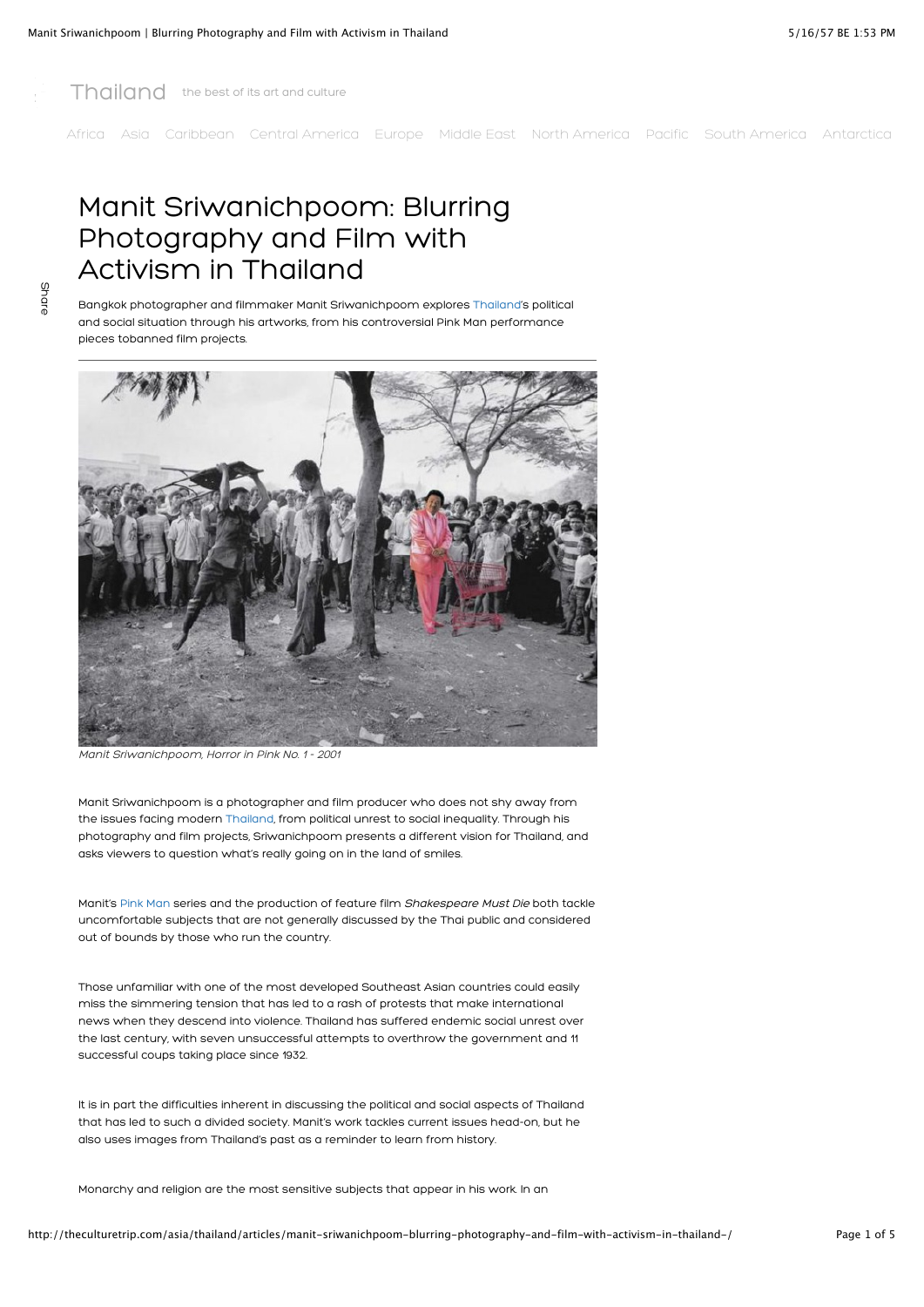[interview with Art Radar Asia](http://artradarjournal.com/2010/11/05/posing-phenomena-and-prophecies-in-pink-art-radar-interview-thai-artist-manit-sriwanichpoom/) in 2010 Manit said 'We can't avoid […] these three pillars of the Thai nation when we really want to know the answer to the question: 'Who are we?'

Bangkok born and bred, from an early age Manit enjoyed drawing, and his initial plan was to study architecture. Instead, his exams results afforded him entrance to Srinakharinwirot University, a government-funded liberal arts institution where he learnt not only photography, but also the importance of freedom of expression.

Manit is also the owner of [Kathmandu Photo Gallery.](http://www.kathmandu-bkk.com/) Located opposite the Sri Mahamariamman Temple in the neighbourhood of Silom, this small gallery was set up by the artist to shine a light on Thai and Asian photography. The gallery has a yesteryear feel to it, with black and white photographs almost completely covering the green walls on the ground floor. The second and third floors of this shophouse are given over to temporary exhibitions.

Over the years Manit has become involved in prominent campaigns. He was a huge support for the [Bangkok Art and Cultural Centre,](http://www.bacc.or.th/) an impressive Guggenheim-esque building in the centre of the city, the plot of land on which it was built often of more value to Bangkok's status as Asia's shopping capital. He also fought Hollywood's destruction of Maya Bay, a location used in the film 'The Beach', where an area of outstanding natural beauty was changed to fit the 'perfect' image producers wanted to create.

Manit's passion and anger can be seen in his most famous works.



Manit Sriwanichpoom, Pink Man European Tour No. 1

## The Pink Man Series (1997 – present)

Manit's creation is a man with fuchsia pink suit, who often appears with a matching shopping trolley or mobile phone. The Pink Man first appeared in 1997, pushing his cart through Bangkok's shopping district, an area of explosive consumerism that had begun to engulf the city.

The colour pink was chosen for its tastelessness, associated with the neon lights of the sex trade and with showing off. It clashes with the surroundings, standing out for the wrong reasons.

Throughout the years The Pink Man has appeared around the world: among Beijing's skyscrapers, Europe's designer boutiques and in Bali after the nightclub bombing in 2002.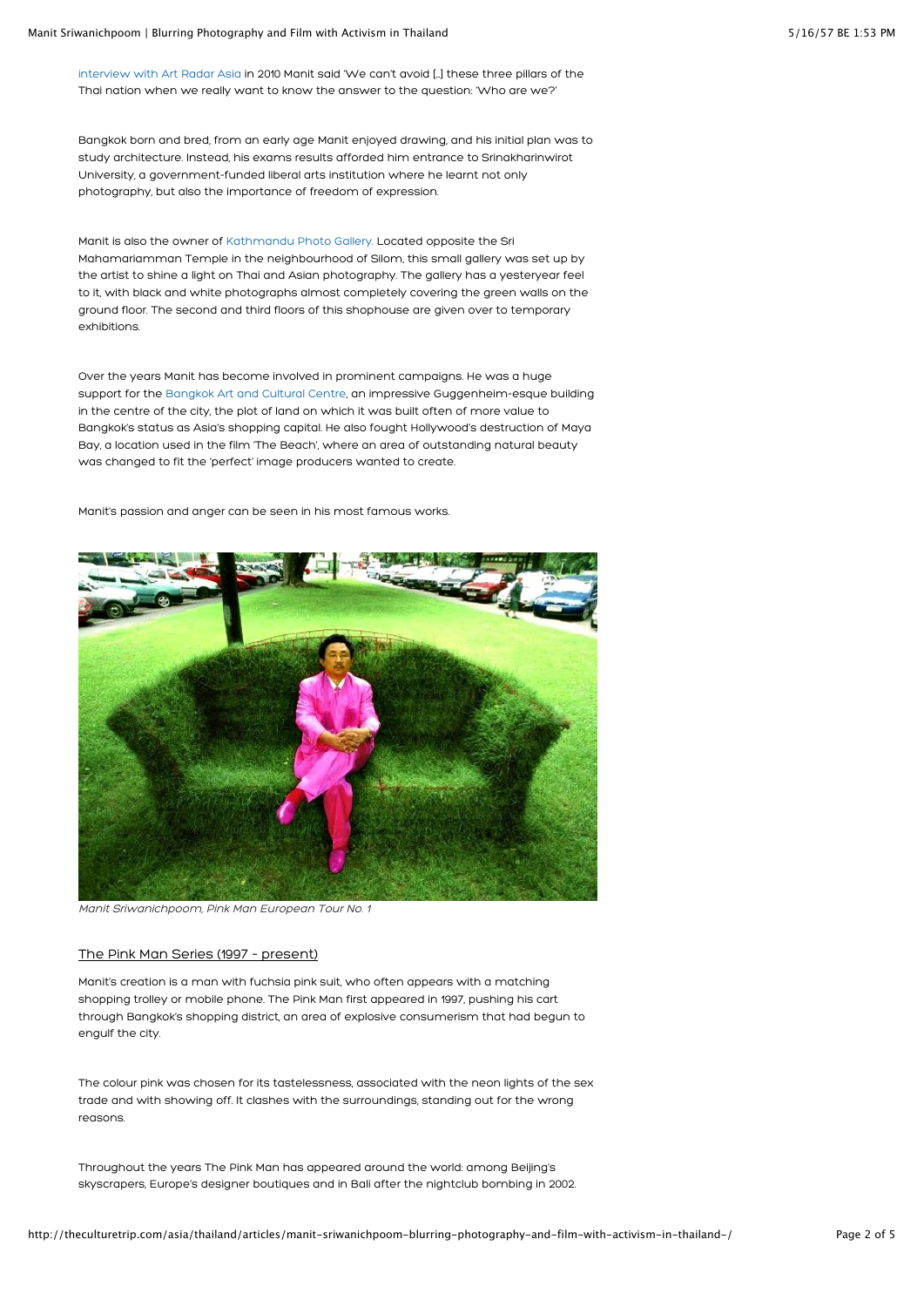The Pink Man has also drawn attention to Thailand's tourism trade, trundling through a hilltribe village in Chiang Mai, an uncomfortable mock setup where people and their way of life are put on display for visitors to gawk at.

One of the most controversial images places The Pink Man as a witness to the protests of October 1976, including the most famous photograph of the day: a black and white image of a young man hanging from a tree, being beaten by a man holding a chair.

'Horrors in Pink' (2001) was a reaction to the election of Samak Sundaravej to Bangkok Governor. He was the interior minister at the time of the massacre in which at least 46 students from Thammasat University in Bangkok were killed; Samak went on to become Prime Minister in 2008 and denied any wrongdoing. When [questioned by CNN](http://edition.cnn.com/2008/WORLD/asiapcf/02/18/talkasia.samak/index.html?iref=24hours) about his part in the killings he replied that 'one unlucky guy' died during the attacks of 6th October.



## Shakespeare Must Die (2012)

The previous government created the Ministry of Culture's Creative Thailand Film Fund, which offered financial support for Thai-made films. Manit worked alongside his partner Ing K as the director of photography on one of the films chosen for governmental funding, [Shakespeare Must Die.](http://www.shakespearemustdie.com/)

The film tells the tale of a theatre troupe in an imaginary country who wish to perform their version of Shakespeare's 400 year old play Macbeth. The country is ruled by the Dear Leader, a dictator with an adoring following who take offense to the production, seeing it as a smear campaign against their ruler.

Although the film won the Grand Prize in Fiction and NETPAC Prize at the Tripoli International Film Festival in November 2013, it has hardly been seen in Thailand. A ruling by the Thai Film Censorship Board claimed 'Shakespeare Must Die has content that causes divisiveness among the people of the nation, according to Ministerial Regulations stipulating types of film'.

During the period between filming and release a new prime minister had been elected, the sister of Thaksin Shinnawatra, a former PM who fled the country after charges of corruption and abuse of power. The similarities between Dear Leader and Thaksin were said to have made the government uncomfortable.

Ing K believes another scene that caused offense to the establishment was based on the photographs from the October 1976 demonstrations, the same images that appeared in Manit's The Horrors in Pink.